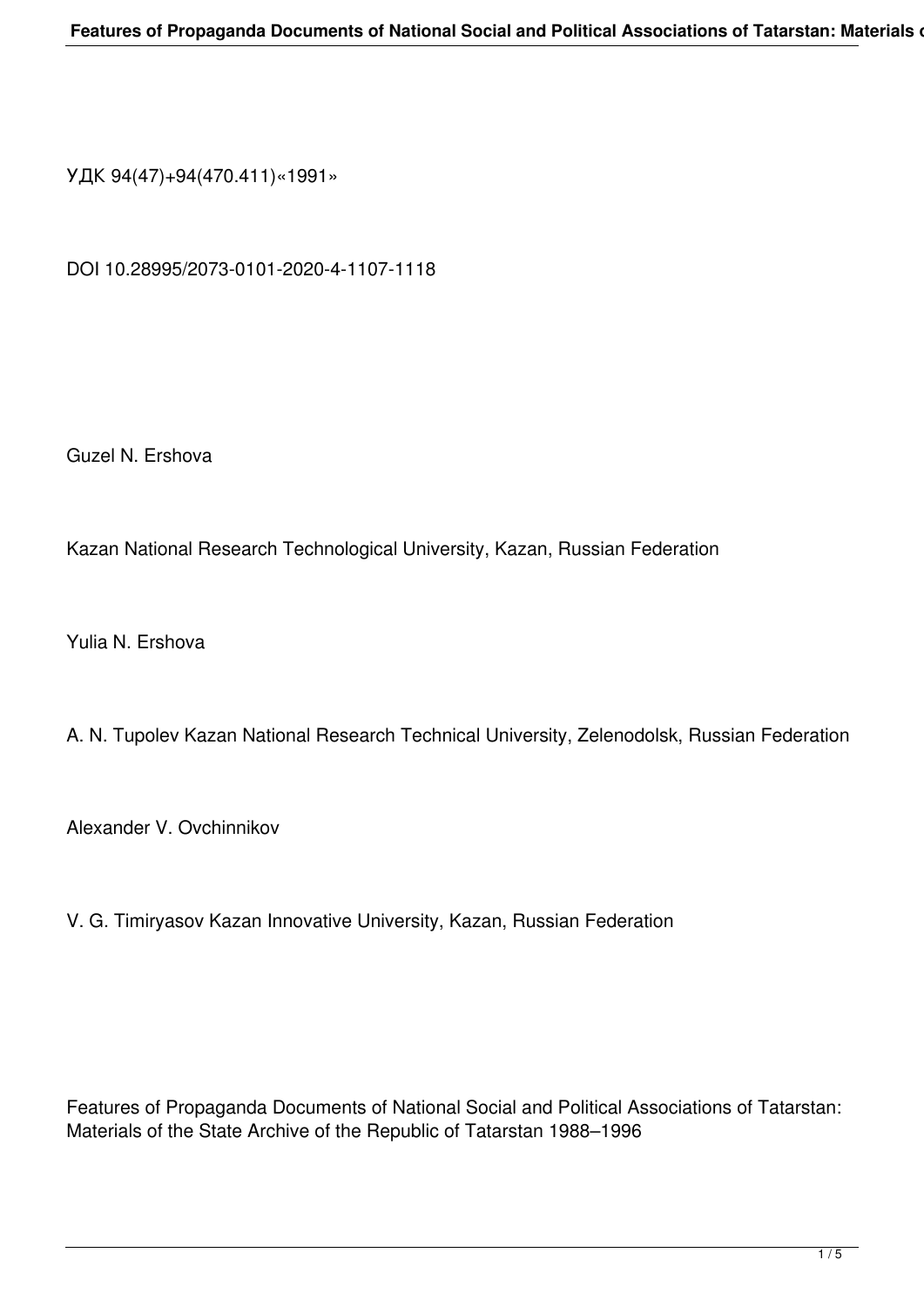Abstract

The object of the research is 1988–1996 propaganda documents of the all-Tatar public center, Committee "Sovereignty," and Tatar party of national independence "Ittifak" stored in the State Archive of the Republic of Tatarstan. The subject of the research is the texts' intentional structure, peculiarities of categorical apparatus, system of images, metaphors and other linguistic means and ways of constructing historical memory in order to influence the political consciousness of the electorate. The authors use methods of content and intent analysis. The predominance of verbs in most texts allows the authors to study the structure of intentional blocks of documents regarding the categories of "we," "they," "third party," and "situation" (in temporal categories of past, present, and future). Interpretation of the intent analysis results is confirmed by the results of content analysis of the documents sample. The quantitative ratio of descriptors reveals the key designations of the categories "we" – "they." There is a predominance of political metaphorical models of "way," "confrontation," "family." The study of evaluative judgments on the future "way" of the Republic enables to reveal a shift in using methods of argumentation from statements of "fair federalism," "union status" in the memoranda and open letters of 1989 to "sovereign state" in 1990–1996. National associations broadcast historical traumas by using metaphors for struggling with "second-class status" of the Republic within the USSR, historical continuity of statehood of Tatarstan, Volga Bulgaria, Golden Horde, Kazan khanate, need to revive the Tatar statehood. The use of non-preferential descriptors serve the intention of shifting "historical responsibility" for the loss of statehood to the federal center (as successor of the Russian Empire) and of justifying the policy of sovereignty of Tatarstan.

Keywords

Archive, sources, propaganda documents, social and political associations, State archive of the Republic of Tatarstan, content analysis, intent analysis.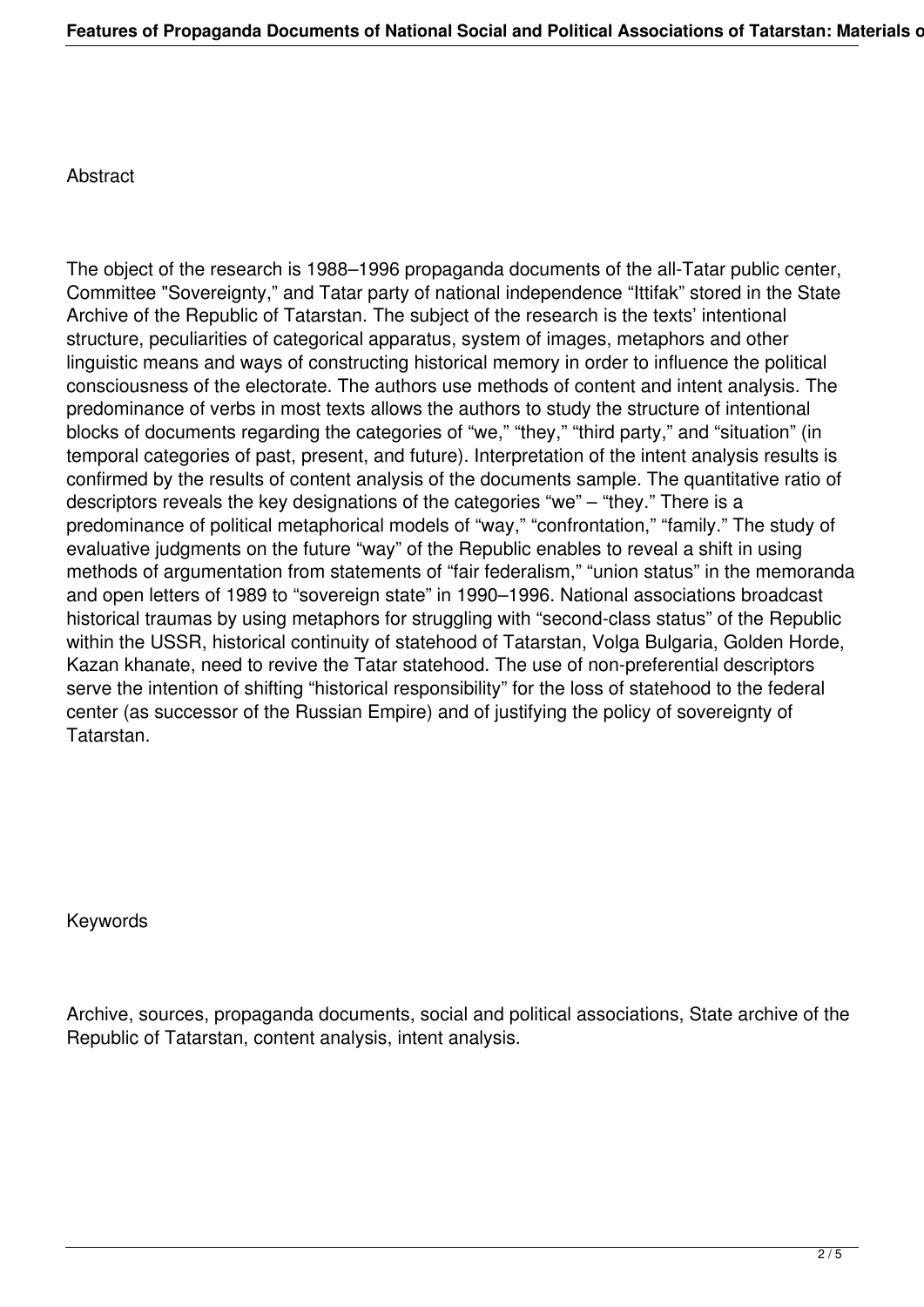## References

AFIANI, V. Yu. Dokumenty Politbyuro TsK KPSS: arkhivovedcheskie i istochnikovedcheskie problemy [Documents of the Politburo of the Central Committee of the CPSU: Issues of archival and source studies. In Russ.]. IN: Arkhivovedenie i istochnikovedenie otechestvennoi istorii. Problemy vzaimodeistviya na sovremennom etape. Doklady i tezisy vystuplenii na Tret'ei Vserossiiskoi konferentsii [Archival studies and source studies of the Russian history: Problems of interaction at the present stage: Reports and notes of III All-Russian Conference. In Russ.]. Moscow, 1999, pp. 156–163.

ERSHOVA, G. N. Informatsionnyi potentsial agitatsionno-propagandistskikh dokumentov obshchestvenno-politicheskikh ob"edinenii Respubliki Tatarstan [Information potential of propaganda documents of social and political associations of the Republic of Tatarstan. In Russ.]. IN: Polikul'turnyi mir Srednego Povolzh'ya: sotsial'no-antropologicheskie i istoricheskie aspekty [Polycultural world of the Middle Volga region: Socio-anthropological and historical aspects. In Russ.]. Vol. 2. Kazan, KNITU publ., 2014, pp. 89–98.

ZELENKO, L. V. Ideologiya russkogo natsional'no-patrioticheskogo dvizheniya 1960–1990-kh gg.: istochnikovedcheskii analiz programmnykh dokumentov i publitsistiki: dis. … kand. ist. nauk [The ideology of the Russian national patriotic movement of the 1960s–1990s: Source analysis of policy documents and journalism: Cand. hist. sci. diss. In Russ.]. Moscow, 2002, 203 р.

Slovo v deistvii: intent-analiz politicheskogo diskursa. [USHAKOV, T. N., PAVLOV, N. D. (eds.). Word in action: Intent analysis of political discourse. In Russ.]. St. Petersburg, Alethea publ., 2000, 316 p.

Sovremennye politicheskie partii Rossii: analiz programm i ustavov [KOMAROVSKII V. S. (ed.). Modern political parties of Russia: Analysis of their programs and statutes. In Russ.]. Moscow,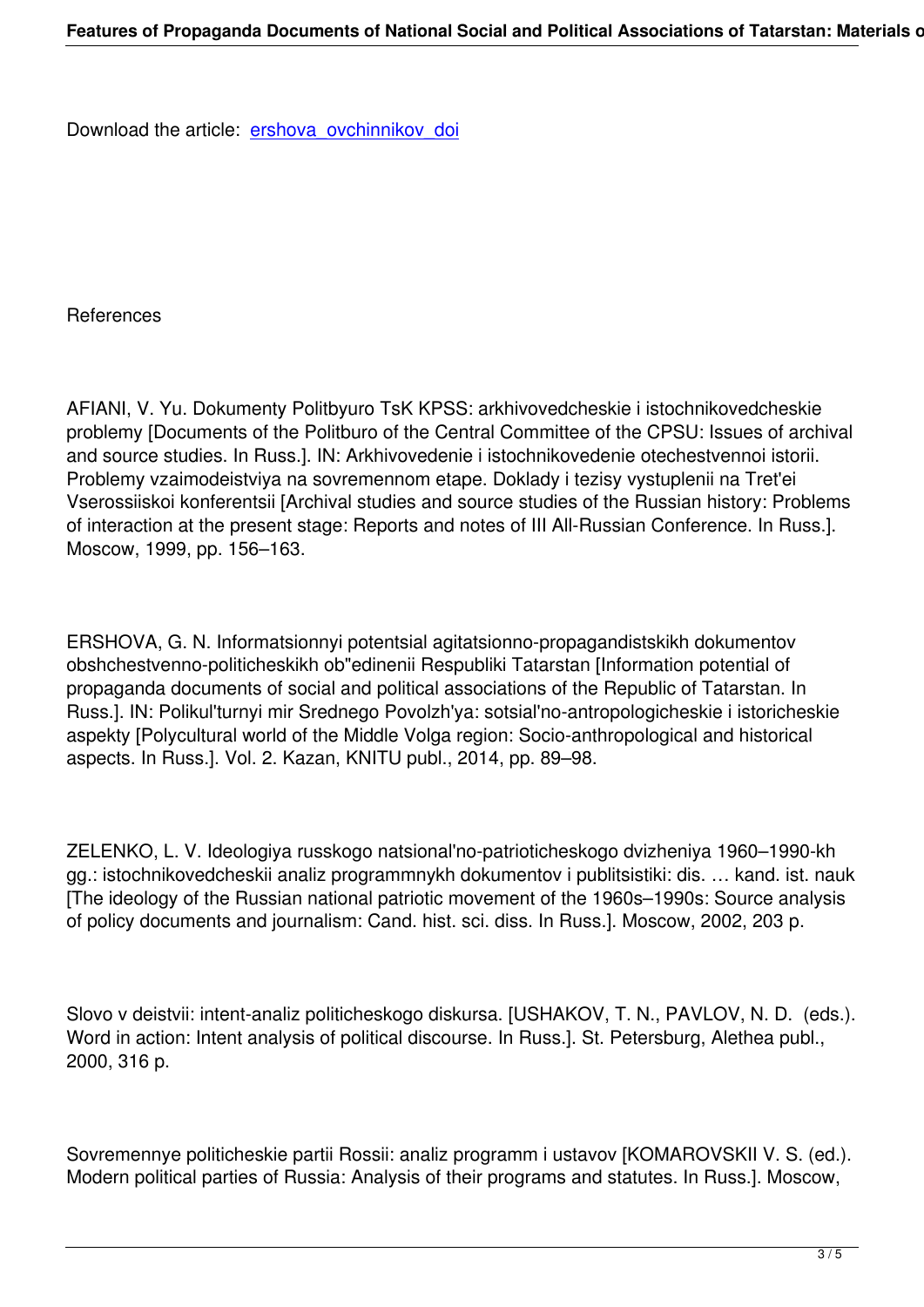RAGS publ., 2004, 314 p.

About authors

Ershova Guzel Nikolaevna, PhD in History, Kazan National Research Technological University, public administration and sociology department, lecturer, Kazan, Russian Federation, +7-843-238-56-94, ershova104@mail.ru

Ershova Yulia Nikolaevna, Zelenodolsk Institute for Machine-Building and Information Technologies, branch of the A. N. Tupolev Kazan National Research Technical University, department manager, Zelenodolsk, Russian Federation, +7-843-714-24-97, ershova1985@mail.ru

Ovchinnikov Alexandеr Victorivich, V. G. Timiryasov Kazan Innovative University, department of philosophy and socio-political disciplines, assistant professor, Kazan, Russia, +7-843-231-92-90, ovchinnikov8\_831@mail.ru

Grant information

The article has been prepared with financial support of the grant of the Russian Scientific Fund (project no. 19-18-00421) "The issue of historical responsibility: Normative ethical foundations, discursive practice and media representations."